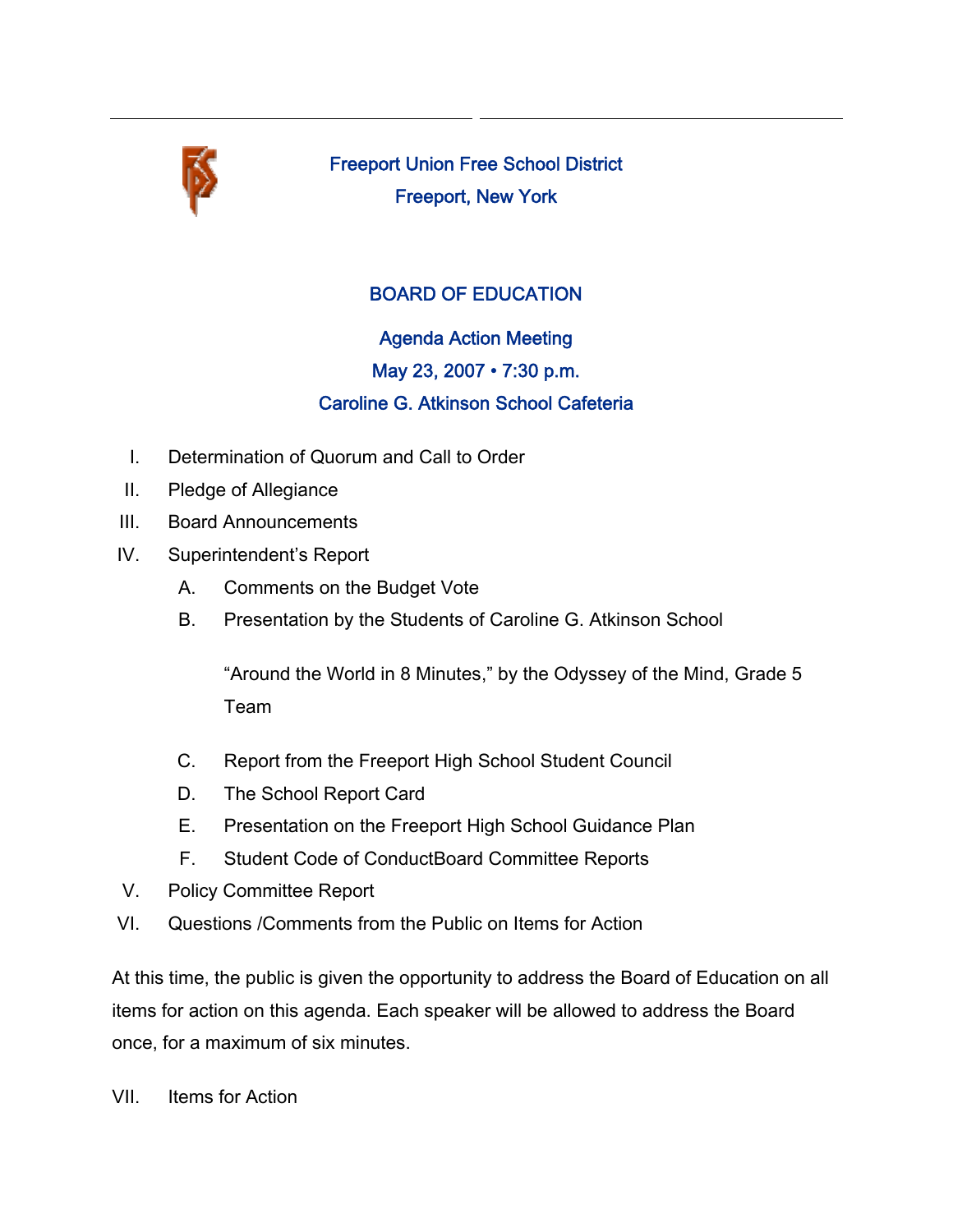### VIII. Consent Agenda

Consent Agenda Items:

BE IT RESOLVED that the Board of Education of the Freeport Union Free School District hereby approves the following items; A; B (I, 2, 3, 4, 5); C (1)).

A. Consent - Approve

Acceptance of the Minutes:

April 12, 2007; April 18, 2007; April 24, 2007; April 25, 2007

B. Consent - Approve

Personnel Action

- 1. Request for Leave of Absence
- 2. Extension of Probation
- 3. Resignation of Staff
- 4. Termination of Staff
- 5. Appointment of Staff
- C. Consent Approve

**Education** 

3. Acceptance of the Minutes from the Committees on Special Education and Preschool Special Education

February 2, 2007; February 7, 2007; February 12, 2007; February 28, 2007; March 1, 2007; March 2, 2007; March 7, 2007; March 8, 2007; March 9, 2007; March 12, 2007; March 13, 2007; March 14, 2007; March 15, 2007; March 19, 2007; March 20, 2007; March 21, 2007; March 22, 2007; March 23, 2007; March 26, 2007; March 27,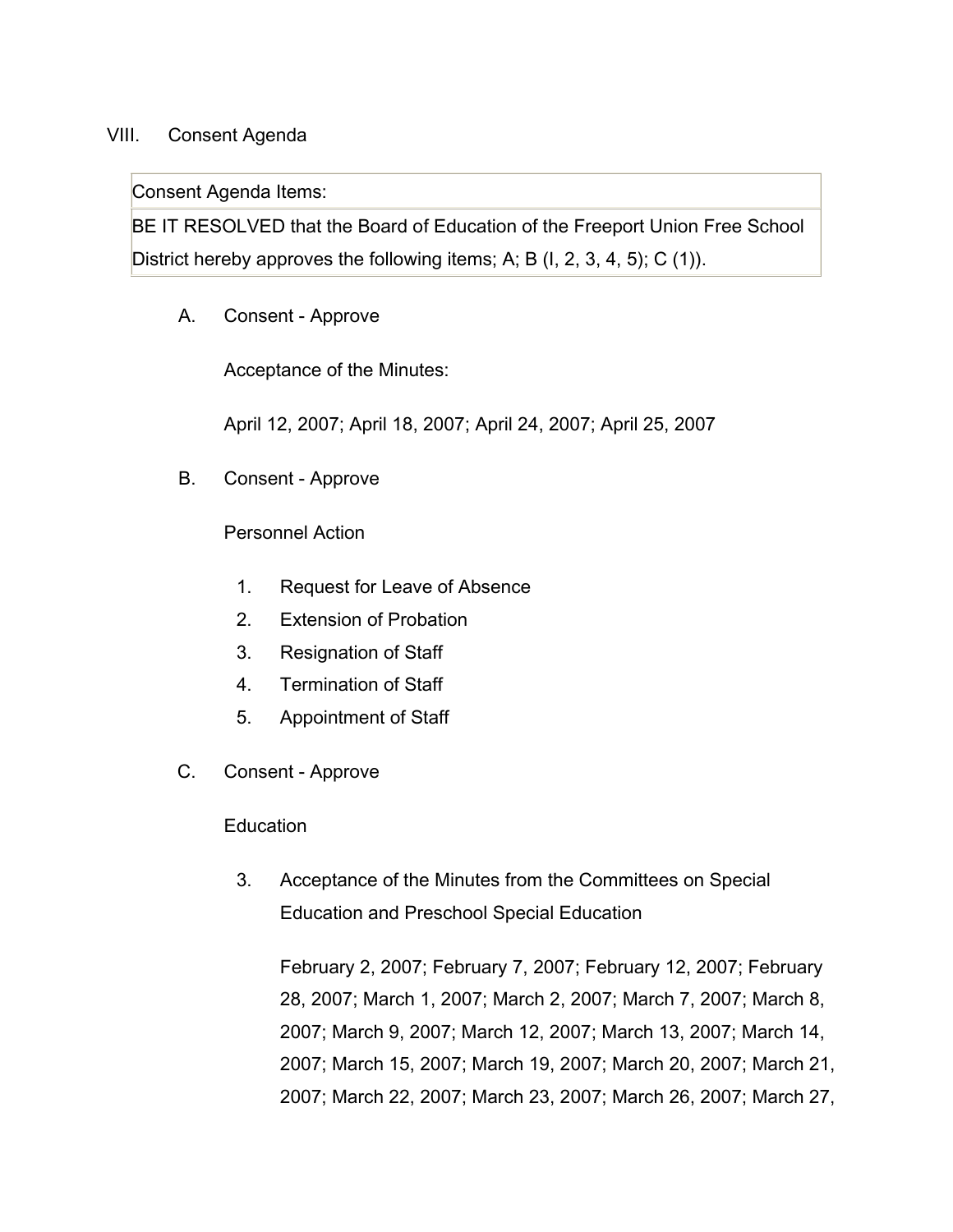2007; March 28, 2007; March 29, 2007; March 30, 2007; April 11, 2007; April 12, 2007; April 13, 2007; April 16, 2007; April 17, 2007; April 18, 2007; April 20, 2007; April 23, 2007; April 24, 2007; April 25, 2007; April 26, 2007; April 30, 2007; May 3, 2007; May 8, 2007; May 10, 2007.

D. Other Items for Action

#### Personnel

- 4. Retirement of Staff
- 5. Resolution to Abolish Positions and Excess Staff

#### **Education**

- 6. Adoption of the 2007-2008 Board Meeting Calendar
- 7. First Reading of the Code of Conduct

#### Finance

- 8. Budget Transfer
- E. Other Reports to the Board
	- 5. Calendar of Events May 23, 2007 through June 20, 2007
	- 6. FHS Funds Report –April 30, 2007
	- 7. Treasurer's Report March 31, 2007
	- 8. Atkinson Book Store Account April 30, 2007
- X. Questions/Comments from the Public on Other Topics

At this time, the public is given the opportunity to address the Board of Education on any other topics. Each speaker will be allowed to address the Board once, for a maximum of six minutes